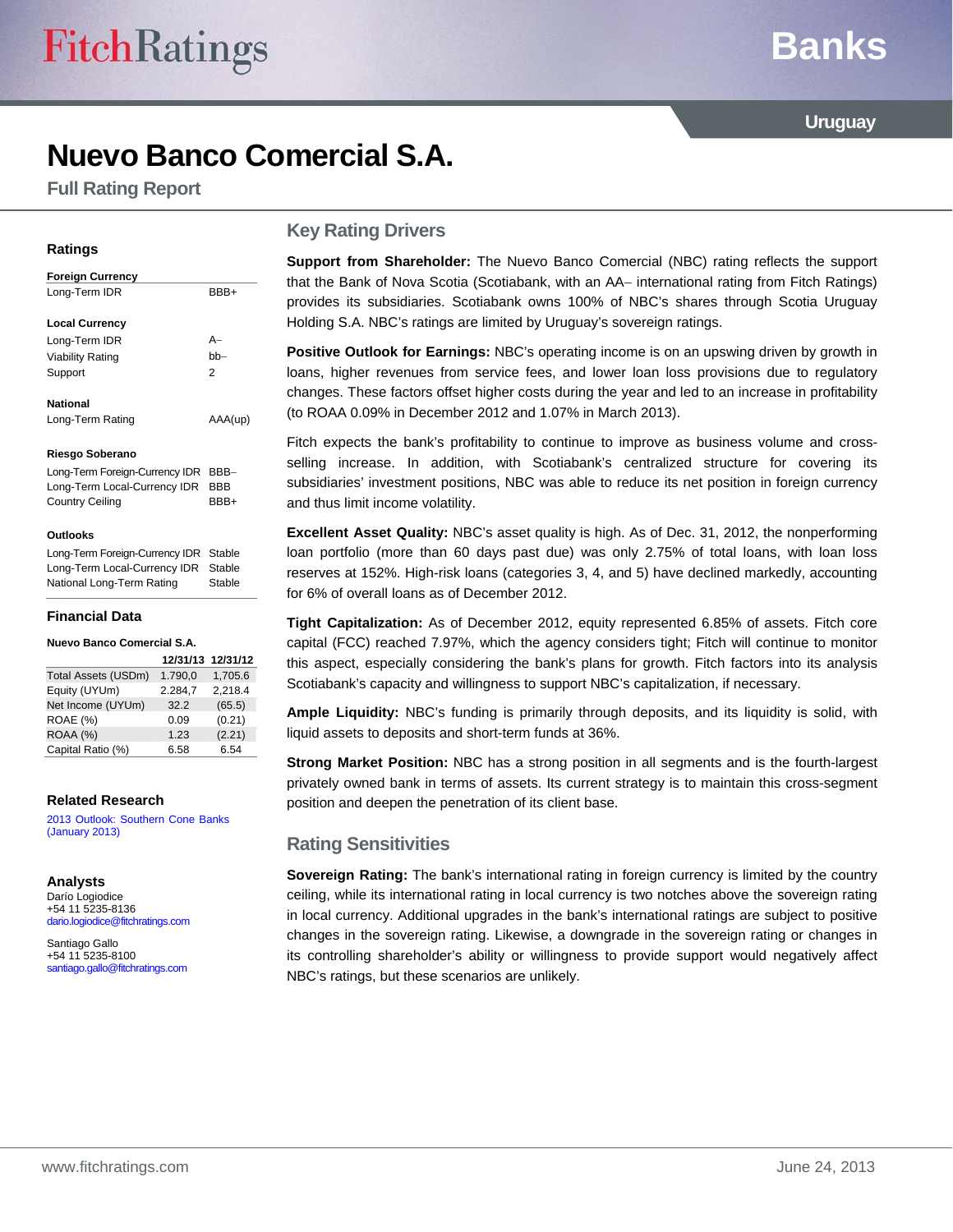#### **Profile**

NBC was created in 2003 with part of the assets of Banco Comercial, Banco Montevideo and Banco Caja Obrera, which were suspended after the 2002 crisis and subsequently liquidated. The bank was organized with the Uruguayan state as sole shareholder, but with privatization as the ultimate aim. NBC initially focused on organizing its business activities, managing and recovering the loans it had acquired, maintaining its client base and managing its liquidity.

In June 2006, a group of investors led by Advent, and with the participation of Morgan Stanley Alternative Investments, DEG (a German investment and development company) and FMO (the Netherlands Development Finance Company), purchased 60% of NBC's shares, which represented 100% of the ordinary voting shares. The remaining 40% stayed in government hands as preferred stock.

On Dec. 3, 2010, Scotiabank signed an agreement with NBC's private shareholders to purchase all of the bank's ordinary shares. This transaction took effect on June 28, 2011, after being approved by the regulatory agency.

After NBC purchased in 2012 the preferred shares that had remained in government hands, Scotiabank became the sole owner of the bank's capital stock, of which UYU218.5 million is preferred stock.

The entire NBC board of directors was replaced with the arrival of the Scotiabank Group (see below). Most of the bank's management was retained, with some staff members incorporated from the group's companies. During the first year, the bank was monitored by and reported to the group's subsidiary in Peru. Since January 2013, NBC has reported directly to the Toronto headquarters, a change that also involved naming a new country head.

Scotiabank's initial strategy focused on integrating NBC to the group, using the same integration method it had used in the different countries where it had purchased banks before. This process initially retains the local bank's culture and method of doing business, but adapts controls and risks to group policies. It then gradually introduces Scotiabank culture into the newly acquired bank through training and exchange programs with other subsidiaries in the group.

The goal of this integration strategy is to take advantage of the group's strength to gain market share by strengthening corporate banking and treasury business and by targeting SMEs and retail banking more aggressively, areas where NBC is one of the market leaders. It has segmented its broad customer base into smaller groups to expand the products it offers to all segments and to promote cross-sales. The bank has focused on the task of stabilizing its overall banking system; it encountered some complications when it was introduced in 2010, but these issues are being resolved satisfactorily.

As of Dec. 31, 2012, NBC had 46 branches and 733 employees. It has a strong credit card business unit (Visa, MasterCard and American Express) and owns NBC Bank Brasil, a small Brazilian bank that is headquartered in Porto Alegre. This Brazilian subsidiary has three branches in southern Brazil, and had assets and equity of USD106.9 million and USD11.8 million, respectively, as of December 2012. NBC reached an agreement in October 2012 to sell NBC Bank Brazil to Paraguay's Banco Continental S.A.E.C.A., a sale that is subject to the approval of the regulatory agencies in both Brazil and Paraguay.

#### **Related Criteria**

[Global Financial Institutions Rating](http://www.fitchratings.com/creditdesk/reports/report_frame.cfm?rpt_id=686181)  Criteria (August 2012)

Governance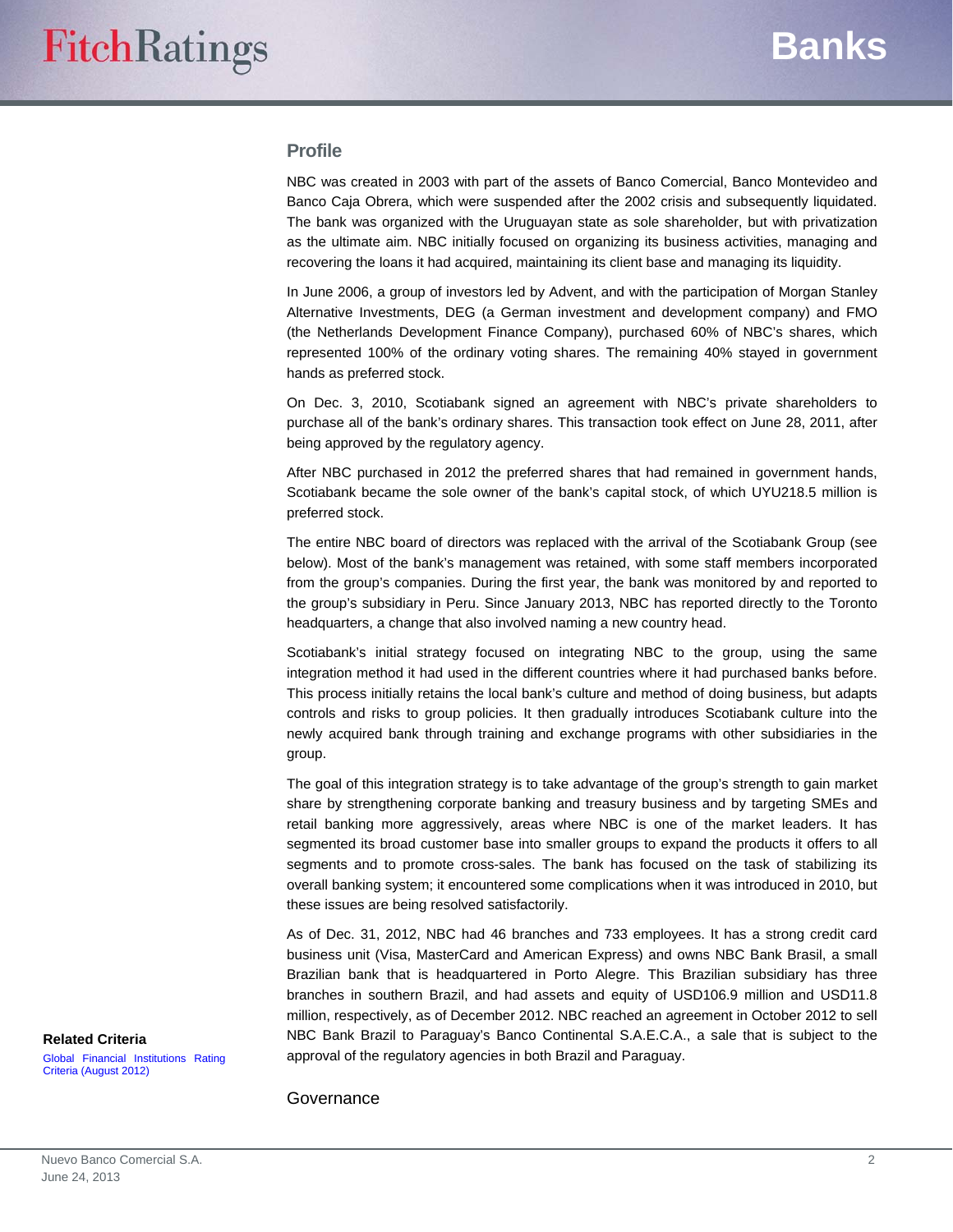Fitch believes NBC's corporate governance is adequate given its shareholding structure, Scotiabank's worldwide standards, and local regulations. The bank's highest management body is its board of directors, which currently comprises seven members who perform no executive functions. There are no independent directors on the board, a fact that Fitch considers to be a negative even though it is permitted by local regulations.

The standing board committees are the auditing, asset and liability (ALCO), and risk control committees. The auditing committee, which meets quarterly, is made up of at least two board members who are not involved in bank management, the CEO, the in-house general auditor, the compliance officer, and a member of the fiscal commission.

#### **Presentation of Account**

The financial statements have been prepared using the accounting principles laid out by the Uruguayan Central Bank (BCU). Our analysis of NBC is based on the Dec. 31, 2012 financial statements audited by KPMG, who found them to be a reasonable representation, in all important aspects, of the equity situation of Nuevo Banco Comercial S.A. Fitch has also had access to unaudited information provided by bank management, which is sufficient to assess the bank's current situation.

#### **Performance**

#### **Operating Environment**

Fitch has given Uruguay a long-term IDR rating in foreign currency of 'BBB-' and 'BBB' in local currency, both with a positive outlook. The country ceiling is 'BBB+'. These ratings reflect the greater resilience of the Uruguayan economy; its robust balance of payments, which gives the economy the flexibility it needs to absorb external shocks; and its prudent fiscal policy, which has lowered government debt and improved its debt structure.

One of the key challenges to the sovereign rating will be to keep inflation under control, given growing internal demand and the country's ineffective monetary policy due to the financial system's high dollarization and low intermediation.

The outlook for the Uruguayan economy continues to be favorable. The average growth rate over the past five years has been 5.6%, above the average rate for other countries in the 'BBB' category. Fitch anticipates that this trend will continue over the medium term, and projects 4% average GDP growth in 2013 and 2014.

The Uruguayan financial system continues to consolidate the growth it has experienced in recent years, in tandem with the positive economic cycle and the measures the government has taken to strengthen it. Privately owned banks have exhibited sustained growth in business volume, and nonperforming loans are at record low levels. Liquidity and solvency continue to be very solid.

However, profitability continues to be one of the main weaknesses of the Uruguayan banking system. Operating revenues have increased on a par with activity levels, but net profits have suffered from tighter margins stemming from low international interest rates, ample liquidity, and the impact of exchange rate fluctuations on the foreign currency position that is typical for the Uruguayan banking system. While adjustments for inflation had had a strong impact on net profits in the more distant past, when inflation reached 25% over a three-year period or exceeded 10% in a single year, this has not been the case over the past two years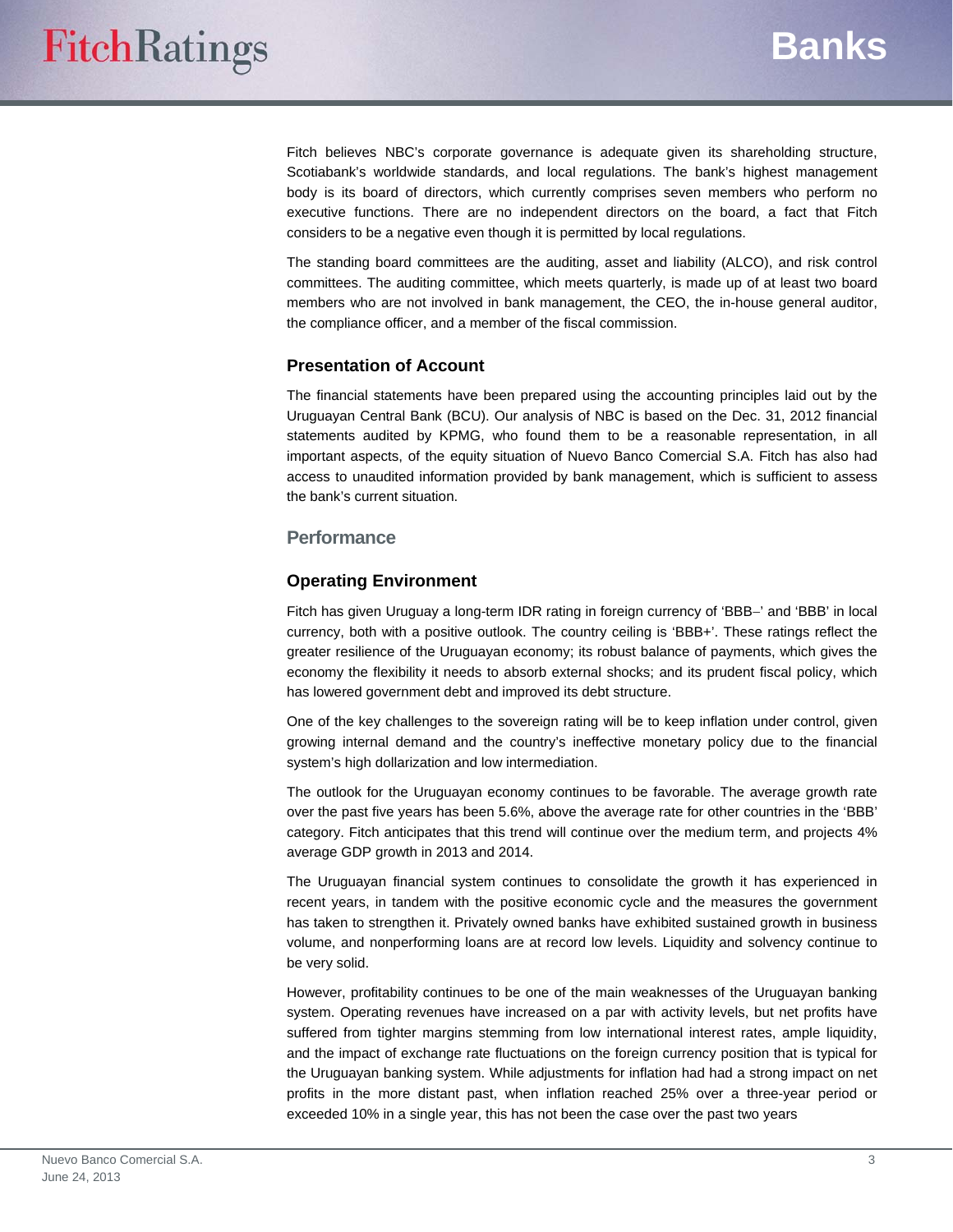## **Operating Performance**

NBC's operating performance has been positive, driven by growth in loans; higher revenues from fees, particularly from its retail banking products; and decreased loan loss provisions due to regulatory changes. These factors offset higher one-time costs (see Non-Interest Expense below). As a result, profitability metrics, while still tight, have improved (ROAA was 0.09% as of December 2012 and 1.07% as of March 2013).

Fitch believes the bank will continue to grow in the coming years and that its profitability will continue to improve as business volume and product cross-sales rise. Also, as it is Scotiabank's policy to centralize coverage of its subsidiaries' investment positions, NBC's net foreign currency exposure has decreased, reducing volatility in its results.

## **Operating Revenues**

Interest income rose 6.3% in 2012, slower than in 2011 due to tighter interest rate spreads during the year and a slight decrease in loans during the second half of 2012; this was reflected in a reduced net interest margin (NIM), of 6.83%. The trend reverted in March 2013 as lending rates began to rise. Fitch expects NBC to retain an adequate NIM through its current credit mix, which focuses primarily on retail banking and SMEs.

Several years ago, the bank, with an eye to generating higher fee revenues, adopted the strategy of increasing product cross-sales to its broad customer base. Also, since Scotiabank became the controlling shareholder, it has sought to strengthen this revenue source still further by significantly expanding the products it offers to all segments. This was reflected in higher net income from service fees during 2012 (up 90.2%) driven by the bank's credit card business. Fitch believes that the bank still has room to penetrate its customer base, which will enable it to diversify its revenue sources and strengthen its profitability.

Profits on the investment portfolio were down from the previous year, primarily due to the fact that those funds were used to finance the entity's strong credit expansion.

Line 14, Other Operating Revenues, in the Appendix consists primarily of exchange differences of UYU125.7 million from the valuation of other assets and liabilities and miscellaneous revenues for UYU75.1 million

#### **Non-Interest Expenses**

The bank exhibits high expense levels, with an expenses to revenues ratio of 98.9% at December 2012). However, 2012 expenses incurred a one-time expense when the BCU required the bank to record as a loss the price it paid for the portfolio purchased from local financial companies instead of pro rating it over the life of the loans acquired. This adjustment was made over total loans outstanding (USD14 million). As a result, expenses had increased by 30% as of Dec. 31, 2012, but were trending back down by March 2013 (with expenses to revenues of 84.5%).

When Scotiabank acquired NBC, it formed an efficiency committee to monitor expenses strictly and improve efficiency metrics. Still, Fitch believes that it will not be easy for NBC to reduce expenses since, with the market's inherent characteristics, many expenses are hard to reduce. Improved efficiency is more likely to come from higher productivity and revenues. Finally, NBC has forecast approximately 2% growth in expenses for 2013.

#### **Loan Loss Provisions**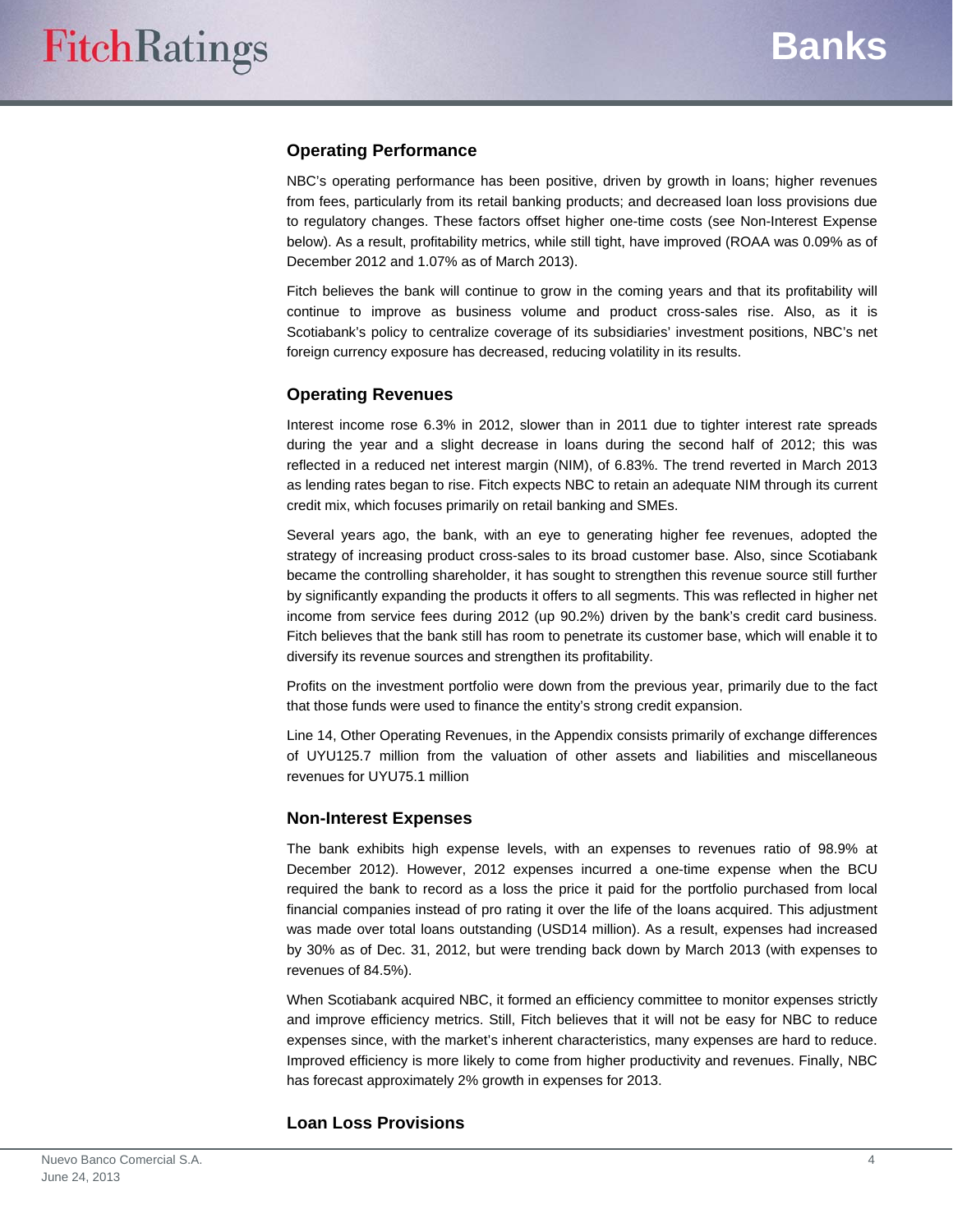The bank's loan impairment charges were a small percentage of total loans (0.14% as of December 2012), reflecting the portfolio's high quality and lower regulatory requirements for statistical and specific provisions since January 2012. However, the agency anticipates that these charges will increase as credit expands and the portfolio matures, and the bank expects to establish statistical provisions again in the second half of 2013. In any case, Fitch anticipates that these charges will remain low as no significant increase in bad debt is expected.

#### **Risks**

#### **Risk Management**

The main risk NBC faces is credit risk. The market risk of its banking activities is moderate and comprises primarily exchange rate risk due to the high dollarization of its assets and liabilities.

NBC has an integral risk management model that documents the policies, procedures, structure, roles, and responsibilities for identifying, divulging, and treating the entity's risks. As the bank adjusted to Scotiabank Group policies, the establishment of the risk control committee was approved in September 2011 to deal with credit, market, liquidity, country, operating, reputation, and compliance risks. The committee's main functions are to approve the policies and organization for integral risk management, define the level of tolerance and degree of exposure to risk, and ensure that the upper management handles each risk in a way that is consistent with Scotiabank Group strategies and policies.

Since Scotiabank acquired NBC, a system has also been established by which each area of the bank sends reports directly to the Scotiabank Group headquarters.

## **Credit Risk**

The Credit and Recovery Department analyzes customers' repayment capacity using a system of financial analysis and projections for business and personal loans. Business loans are analyzed using stress tests with varying scenarios as well as univariate, multivariate and elasticity analyses. Personal loans are analyzed using a scoring tool developed specifically for this type of portfolio analysis.

To analyze the portfolio as a whole, the bank uses a model involving portfolio stress and projections for loan loss provisions. This tool also enables the bank to analyze how a variety of adverse scenarios would impact its profits.

NBC's gross loans increased by 20% over 2011 driven by loans to the nonfinancial sector (77.6% of total loans as of December 2012). Financing given to the nonfinancial sector has an adequate mix by line of business (48.1% corporate, 26.1% SME and 25.7% personal). Fitch believes that the retail portfolio (SME and individuals) will increase its share of total loans over the medium term as the bank moves forward with its strategy to strengthen profitability.

The bank's loan portfolio has gradually become less dollarized in recent years (64% in 2012, down from 79% in 2008) as retail loans rapidly increase. Fitch expects this trend to continue very gradually and that most of the portfolio will continue to be stated in dollars as long as corporate financing holds a prominent share of the overall portfolio.

As of Dec. 31, 2012, 95% of loans in the overall portfolio were issued to Uruguayan residents. This is considerably higher than the financial system's average and is in line with NBC's strategy to focus on local customers. However, as the bank moves ahead with its goal to strengthen treasury business, the nonresident portfolio should begin to grow.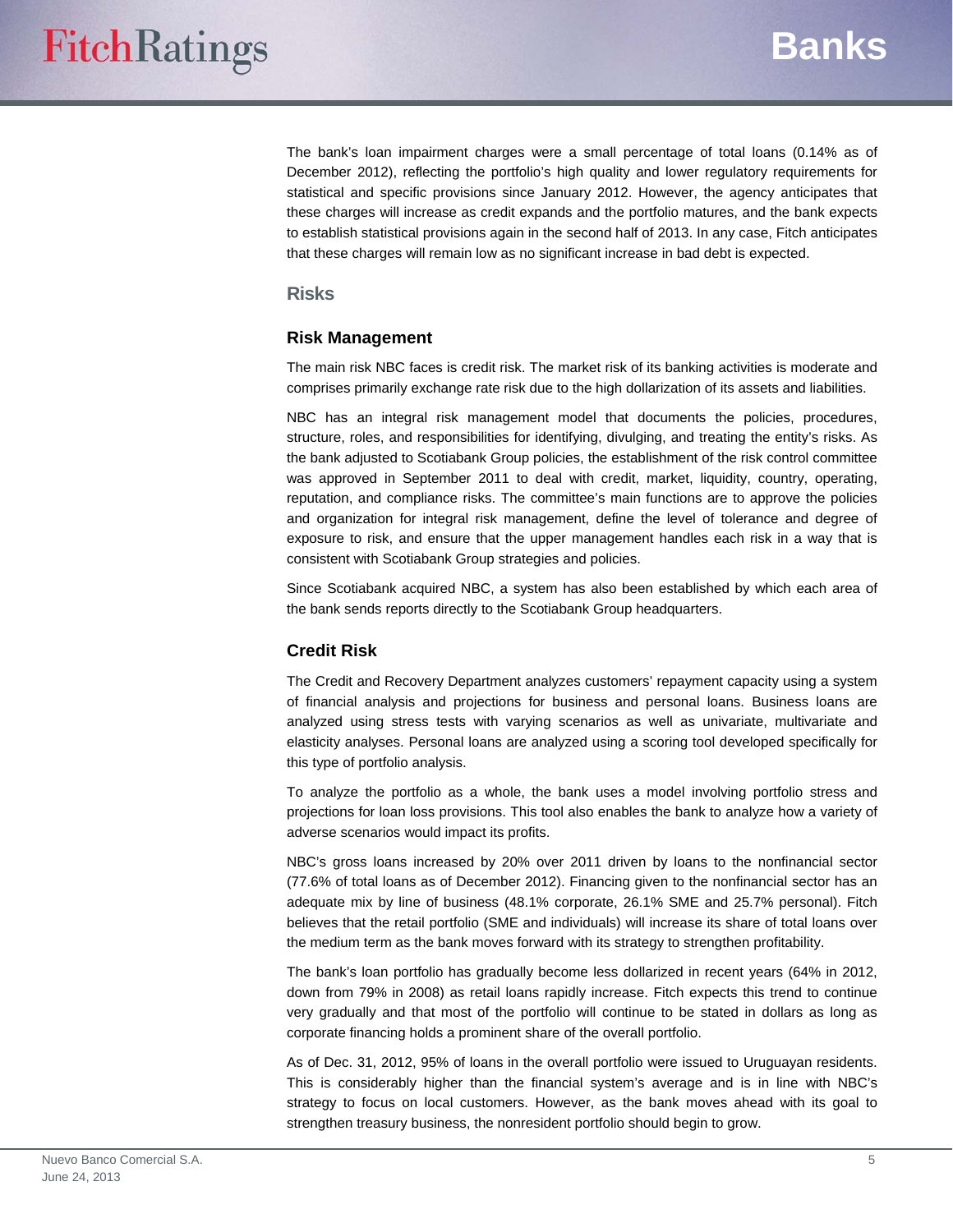Levels of concentration in the loan portfolio are acceptable. As of Dec. 31, 2012, the 10 largest borrowers represented 11.0% of total loans, which reflects a gradual dispersion of risk (15% in 2009) as retail loans gain portfolio share.

The nonperforming portfolio (loans more than 60 days past due) shrank considerably in recent years as the economy flourished. However, this portfolio has grown slightly since 2008 due to a maturing retail portfolio and the purchase of low-income loans. As of Dec. 31, 2012, nonperforming loans represented 2.75% of the total (3.1% as of December 2011). Fitch finds NBC's delinquency levels to be low considering its greater focus on retail loans compared to the Uruguayan financial system overall, and the agency believes that the past due portfolio may gradually increase as retail loans mature. However, delinquency rates should remain at healthy levels given the low appetite for risk among this group of customers.

The debt classification standards established by the BCU include subjective criteria and very severe stress tests that result in very high category 3, 4 and 5 portfolio ratios in almost all of the banks. Nonetheless, a very high percentage of this portfolio is up to date on its payments, with few loans past due. The portfolio in NBC's three highest risk categories was 6% of the total as of Dec. 31, 2012 (8.8% as of December 2011 and 11.9% as of December 2010) and, while it is still high for the reasons explained above, the percentage of high-risk loans in the portfolio has decreased sharply in recent years.

NBC has a good level of loan loss reserves. While its provisions have been decreasing due to regulatory changes, as have those of the other privately owned banks, Fitch believes that its reserve coverage will remain at current levels, or even slightly higher, until the end of 2013. Including statistical reserves (UYU127.8 million), loan loss reserves cover 3.9% of total loans, 152% of nonperforming loans, and 58.4% of category 3, 4 and 5 loans. In addition, 28.3% of the portfolio with the three highest risk categories has eligible guarantees, and writeoffs remain very low (0.89% of the portfolio as of December 2012).

Most interbank loans are placed with the BCU (75% of the total as of December 2012, approximately half of which are central bank bills and notes, foreign banks with high international ratings (13% of the total), 6% with related banks, and 6% with local banks.

NBC's investment portfolio shrank 19% compared to December 2011 as the loan portfolio's share continued to increase on the balance sheet. By Dec. 31, 2012, investment securities accounted for only 3.17% of assets and were recorded on the books at market value as securities available for sale. Approximately 33.8% of the total was Uruguayan government securities, 39.4% were U.S. and Chilean government securities, and the remaining 26.8% were privately issued securities, mostly from the U.S., Great Britain, Mexico and Australia.

#### **Market Risk**

The Risk and Asset Recovery Department manages and controls market risks. This department's market risk area identifies, measures, anticipates, and handles the bank's market risk exposure, ensuring that it remains within the limits set by the board of directors. The bank is currently adapting its financial market activities to bring its risks into line with the principles, policies, procedures and control mechanisms that the Scotiabank Group uses worldwide.

Structural interest rate risk is measured and managed by analyzing the gap between assets and liabilities sensitive to interest rate fluctuations. The duration, modified duration and implicit rate in the balance sheet are analyzed, and an assessment is made of how changes in interest rates will impact the economic value of the bank's equity and its financial margin.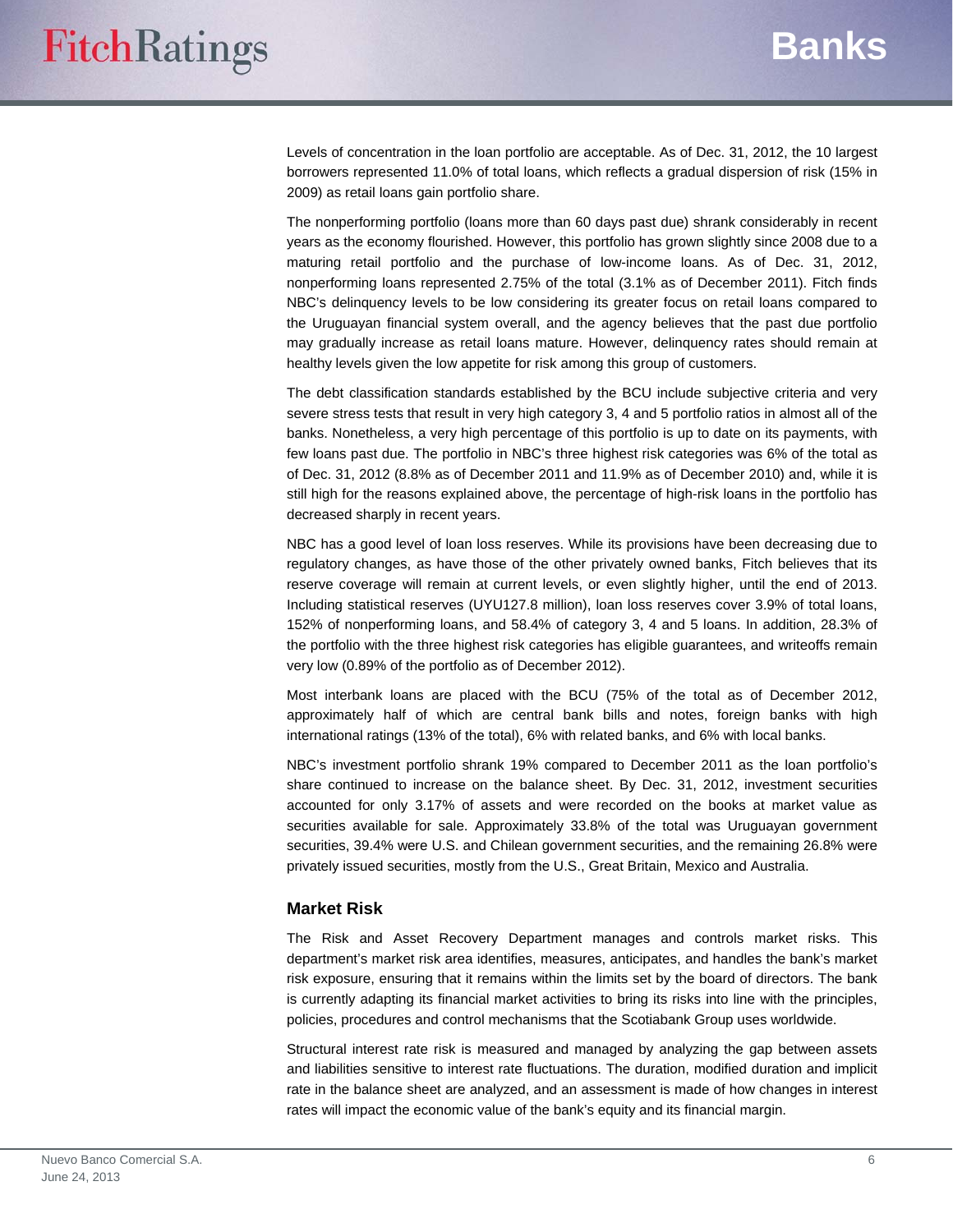Although NBC's balance sheet, like that of other Uruguayan financial institutions, is highly dollarized, its exchange risk is limited by Scotiabank Group's policy of having the parent company cover its subsidiaries' currency risk. As of December 2012, NBC had a balanced net foreign currency position, with a short position equivalent to only USD3.2 million (1.2% of equity).

The bank does not assume risk for derivative operations, which are carried out for hedging purposes or on behalf of customers at their request.

## **Operational Risk**

NBC has a specialized operational risk unit within the Control and Compliance Department. Also, the operational risk committee proposes to the board objectives, guidelines and policies for managing this risk, and it approves the methods and procedures for identifying, measuring, overseeing, limiting, controlling, reporting, and revealing the different types of operational risks. It also sees to it that corrective action, when needed, is taken promptly. The bank keeps operational loss records and has implemented operational risk indicators.

Finally, the bank has a reputational risk manual that establishes policies and procedures for minimizing reputational risk. It also has corporate policies and behavior guidelines for business activities, and all personnel must also comply with Scotiabank Group guidelines.

## **Funding and Capital**

## **Funding and Liquidity**

The bank's liabilities are largely made up of nonfinancial sector deposits, which represented 83.1% of assets as of December 2012. These deposits increased by 3% during the year as measured in pesos; in U.S. dollars (69.3% of total deposits are dollar-denominated), growth was 6.8%. Fitch anticipates that the bank's deposits will grow as NBC's business volume expands and the Uruguayan economy continues to prosper, with unemployment remaining low and per capita income on the rise.

As of December 2012, 90.0% of NBC's deposits were held by residents, a significantly higher percentage than the financial system's average; this is a consequence of the bank's traditional focus on resident customers. However, after Scotiabank's purchase of the bank, the agency expects it to expand its business with nonresidents. The adequate diversification of deposits reflects the bank's retail profile: the 10 largest depositors account for 6% of the total, and the 50 largest depositors represent 15% of all deposits.

While NBC operates on mostly short-term funding, its ample liquidity, backing from its shareholder, and the relatively short-term nature of its loan portfolio (70% of the portfolio matures within 12 months) help to mitigate the mismatch in the bank's term structure.

NBC has ample liquidity, although it has tightened in the past two years as loans increased. Fitch expects this trend to continue over the coming years, albeit at a lower rate, as the bank grows, but the agency believes that liquidity will remain adequate. With Scotiabank Group as the new controller, the parent can be a good source of additional funding for NBC should the need arise. As of Dec. 31, 2012, liquid assets (cash and equivalents, BCU deposits, Uruguayan government securities in the trading and available-for-sale portfolio, U.S. Treasury bonds, and financial sector loans) represented 36% of total deposits and short-term funds (43% as of Dec. 31, 2011).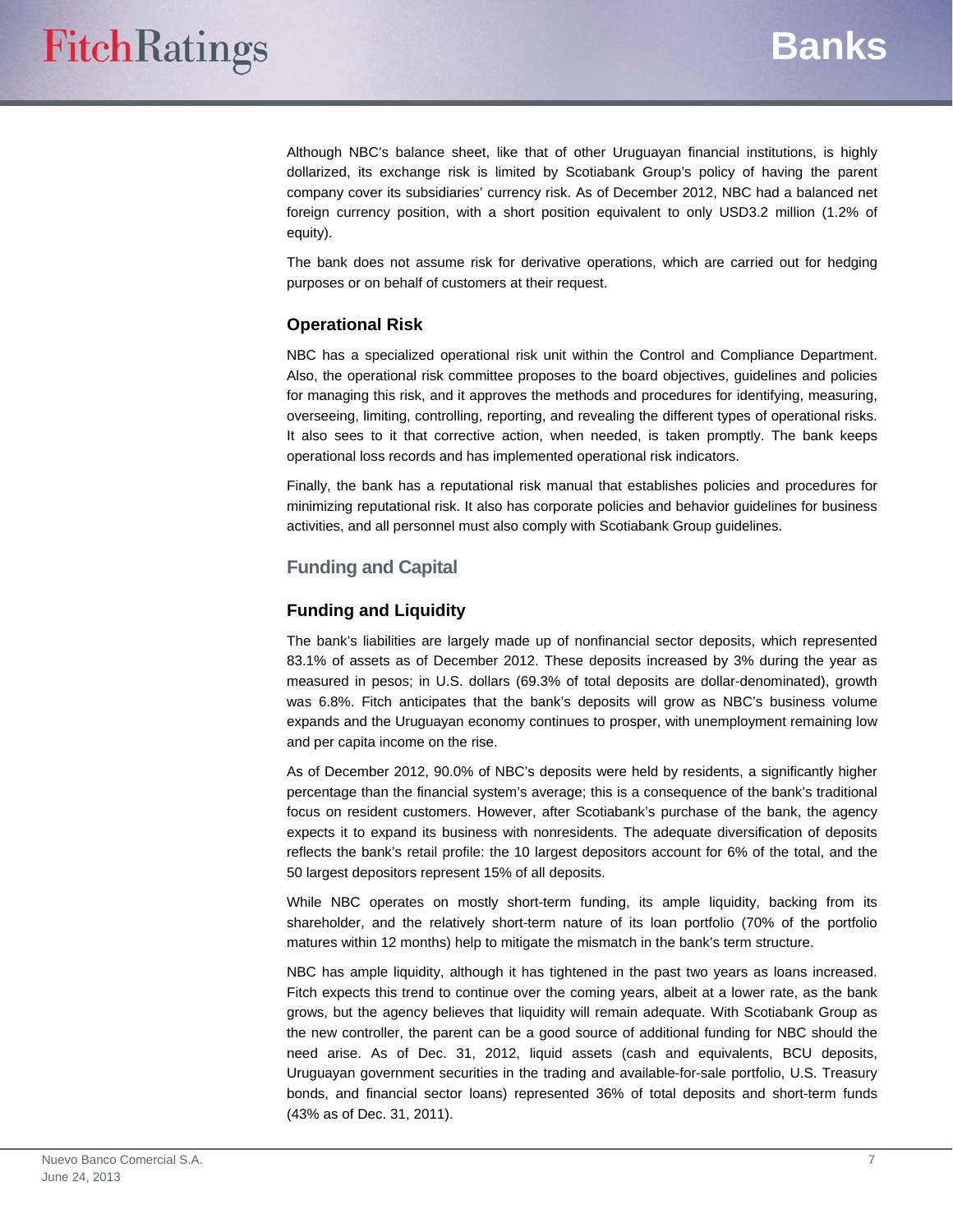The bank has a liquidity contingency plan that sets out actions to be taken should any of a number of potential liquidity problems arise.

## **Capital**

NBC's capital has been tight since the buy-back of preferred stock from the government, which decreased its equity. As of December 2012, equity represented 6.85% of assets and FCC was 7.97%. Fitch considers this FCC to be tight, but it will monitor developments as the bank continues with its plans for growth, and it is confident that Scotiabank will make the necessary contributions to shore up NBC's capitalization.

All of the preferred stock remains in Scotiabank's hands, but Fitch, using the method detailed in its criteria report, Assessing and Rating Bank Subordinated and Hybrid Securities, dated December 2012, does not consider these shares to be part of NBC's capital.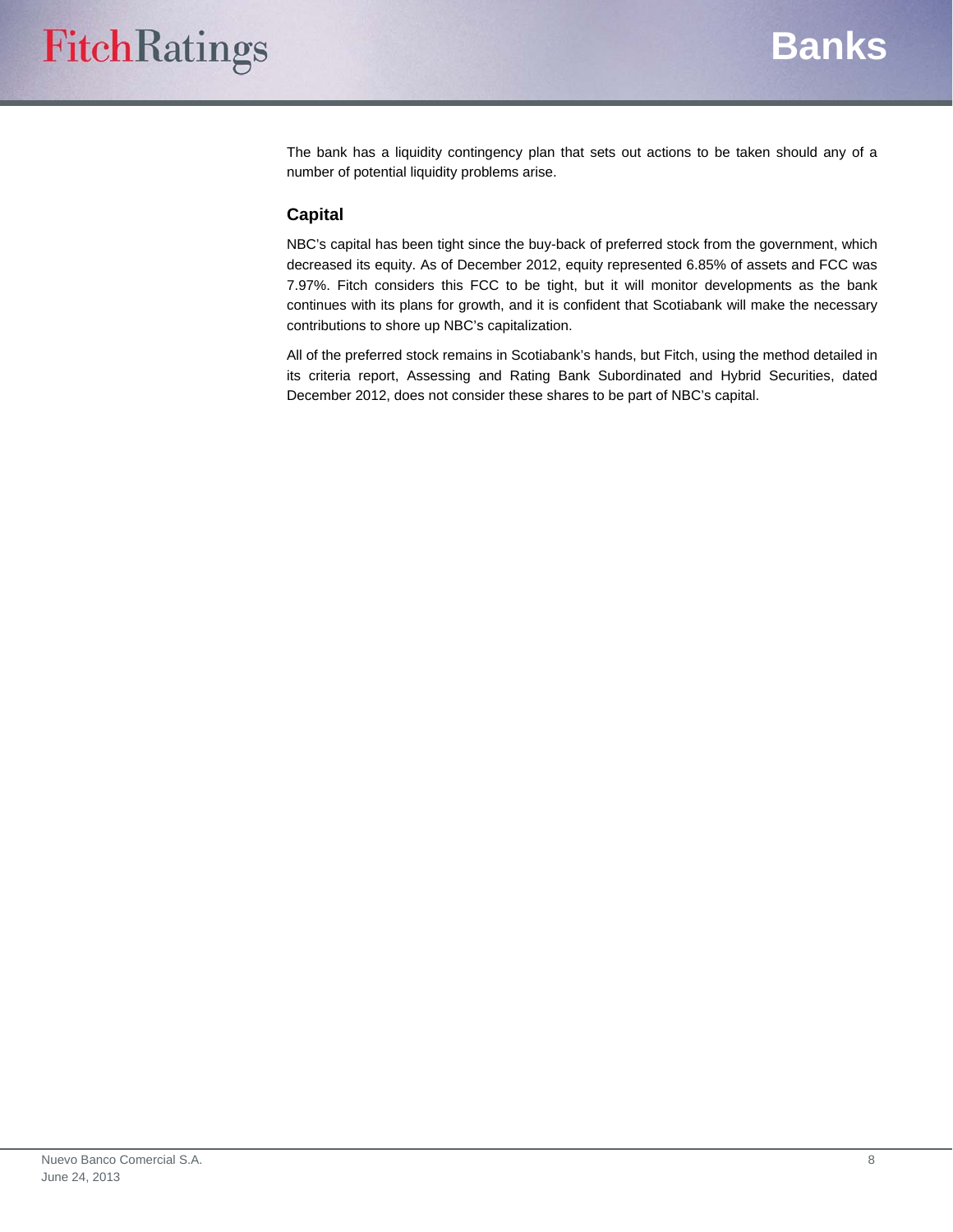## **Nuevo Banco Comercial S.A. Income Statement**

|                                                                        | 31 Dec 2012        |                  | 31 Dec 2011              |                           | 31 Dec 2010              |                           | 31 Dec 2009              |                           |                          |
|------------------------------------------------------------------------|--------------------|------------------|--------------------------|---------------------------|--------------------------|---------------------------|--------------------------|---------------------------|--------------------------|
|                                                                        | <b>Year End</b>    | Year End         | As % of                  | Year End                  | As % of                  | Year End                  | As % of                  | Year End                  | As % of                  |
|                                                                        | <b>USDm</b>        | <b>UYUm</b>      | Earning                  | <b>UYUm</b>               | Earning                  | <b>UYUm</b>               | Earning                  | <b>UYUm</b>               | Earning                  |
|                                                                        | <b>Unqualified</b> | Unqualified      |                          | <b>Assets Unqualified</b> |                          | <b>Assets Unqualified</b> |                          | <b>Assets Unqualified</b> | <b>Assets</b>            |
| 1. Interest Income on Loans                                            | 106.7              | 2,070.2          | 7.02                     | 1,773.0                   | 6.54                     | 1,432.0                   | 5.88                     | 1,395.1                   | 6.60                     |
| 2. Other Interest Income                                               | 6.4                | 123.7            | 0.42                     | 195.8                     | 0.72                     | 196.4                     | 0.81                     | 133.9                     | 0.63                     |
| 3. Dividend Income                                                     | n.a.               | n.a.             | $\overline{\phantom{a}}$ | n.a.                      | L.                       | n.a.                      | $\sim$                   | n.a.                      |                          |
| 4. Gross Interest and Dividend Income                                  | 113.1              | 2,193.9          | 7.44                     | 1,968.8                   | 7.26                     | 1,628.4                   | 6.68                     | 1,529.0                   | 7.23                     |
| 5. Interest Expense on Customer Deposits                               | 12.9               | 249.4            | 0.85                     | 147.0                     | 0.54                     | 152.2                     | 0.62                     | 162.9                     | 0.77                     |
| 6. Other Interest Expense                                              | 0.6                | 11.7             | 0.04                     | 3.8                       | 0.01                     | 8.7                       | 0.04                     | 1.1                       | 0.01                     |
| 7. Total Interest Expense                                              | 13.5               | 261.1            | 0.89                     | 150.8                     | 0.56                     | 160.9                     | 0.66                     | 163.9                     | 0.78                     |
| 8. Net Interest Income                                                 | 99.6               | 1,932.8          | 6.55                     | 1,818.0                   | 6.70                     | 1,467.5                   | 6.02                     | 1,365.1                   | 6.46                     |
| 9. Net Gains (Losses) on Trading and Derivatives                       | (1.2)              | (24.2)           | (0.08)                   | (13.7)                    | (0.05)                   | 1.3                       | 0.01                     | (41.2)                    | (0.20)                   |
| 10. Net Gains (Losses) on Other Securities                             | 3.9                | 76.1             | 0.26                     | 84.2                      | 0.31                     | 216.0                     | 0.89                     | 209.1                     | 0.99                     |
| 11. Net Gains (Losses) on Assets at FV through                         | (0.1)              | (1.1)            | (0.00)                   | 3.8                       | 0.01                     | 8.9                       | 0.04                     | 14.2                      | 0.07                     |
| 12. Net Insurance Income                                               | 0.0                | 0.0              | 0.0                      | n.a.                      | ÷,                       | 0.0                       | 0.00                     | n.a.                      |                          |
| 13. Net Fees and Commissions                                           | 43.1               | 835.2            | 2.83                     | 439.1                     | 1.62                     | 448.3                     | 1.84                     | 441.7                     | 2.09                     |
| 14. Other Operating Income                                             | 10.4               | 200.9            | 0.68                     | 315.1                     | 1.16                     | 414.1                     | 1.70                     | 414.5                     | 1.96                     |
| 15. Total Non-Interest Operating Income                                | 56.0               | 1,087.0          | 3.69                     | 828.5                     | 3.05                     | 1,088.7                   | 4.47                     | 1,038.2                   | 4.91                     |
| 16. Personnel Expenses                                                 | 81.9               | 1,589.4          | 5.39                     | 1,362.7                   | 5.02                     | 1,265.8                   | 5.20                     | 1,728.1                   | 8.18                     |
| 17. Other Operating Expenses                                           | 72.1               | 1,398.5          | 4.74                     | 937.7                     | 3.46                     | 813.0                     | 3.34                     | 879.6                     | 4.16                     |
| 18. Total Non-Interest Expenses                                        | 154.0              | 2,988.0          | 10.13                    | 2,300.4                   | 8.48                     | 2,078.8                   | 8.53                     | 2,607.7                   | 12.34                    |
| 19. Equity-accounted Profit/ Loss - Operating                          | n.a.               | n.a.             | $\overline{\phantom{a}}$ | n.a.                      | $\overline{a}$           | n.a.                      | $\overline{\phantom{a}}$ | n.a.                      |                          |
| 20. Pre-Impairment Operating Profit                                    | 1.6                | 31.8             | 0.11                     | 346.1                     | 1.28                     | 477.4                     | 1.96                     | (204.4)                   | (0.97)                   |
| 21. Loan Impairment Charge                                             | 1.4                | 27.9             | 0.09                     | 319.8                     | 1.18                     | 237.8                     | 0.98                     | 176.1                     | 0.83                     |
| 22. Securities and Other Credit Impairment Charges                     | n.a.               | n.a.             |                          | n.a.                      |                          | n.a.                      |                          | n.a.                      |                          |
| 23. Operating Profit                                                   | 0.2                | 3.9              | 0.01                     | 26.3                      | 0.10                     | 239.6                     | 0.98                     | (380.5)                   | (1.80)                   |
| 24. Equity-accounted Profit/ Loss - Non-operating                      | n.a.               | n.a.             |                          | n.a.                      |                          | n.a.                      |                          | n.a.                      |                          |
| 25. Non-recurring Income                                               | 0.3                | 4.9              | 0.02                     | 0.9                       | 0.00                     | 0.2                       | 0.00                     | 2.3                       | 0.01                     |
| 26. Non-recurring Expense                                              | 0.0                | 0.1              | 0.00                     | 20.0                      | 0.07                     | 2.9                       | 0.01                     | 3.2                       | 0.02                     |
| 27. Change in Fair Value of Own Debt                                   | n.a.               | n.a.             | $\overline{a}$           | n.a.                      |                          | n.a.                      | ÷,                       | n.a.                      |                          |
| 28. Other Non-operating Income and Expenses                            | 1.2                | 23.8             | 0.08                     | (72.6)                    | (0.27)                   | (270.9)                   | (1.11)                   | (956.9)                   | (4.53)                   |
| 29. Pre-tax Profit                                                     | 1.7                | 32.4             | 0.11                     | (65.4)                    | (0.24)                   | (34.0)                    | (0.14)                   | (1, 338.4)                | (6.33)                   |
| 30. Tax expense                                                        | 0.0                | 0.2              | 0.00                     | 0.1                       | 0.00                     | 0.1                       | 0.00                     | 0.1                       | 0.00                     |
| 31. Profit/Loss from Discontinued Operations                           | n.a.               | n.a.             | ÷,                       | n.a.                      | $\overline{a}$           | n.a.                      |                          | n.a.                      | $\overline{a}$           |
| 32. Net Income                                                         | 1.7                | 32.2             | 0.11                     | (65.5)                    | (0.24)                   | (34.1)                    | (0.14)                   | (1,338.5)                 | (6.33)                   |
| 33. Change in Value of AFS Investments                                 | 0.7                | 14.2             | 0.05                     | (11.6)                    | (0.04)                   | 1.3                       | 0.01                     | 257.3                     | 1.22                     |
| 34. Revaluation of Fixed Assets                                        | n.a.               | n.a.             |                          | n.a.                      |                          | n.a.                      |                          | n.a.                      |                          |
| 35. Currency Translation Differences                                   | n.a.               | n.a.             | $\sim$                   | n.a.                      | $\overline{\phantom{a}}$ | n.a.                      | $\overline{a}$           | n.a.                      | ÷,                       |
| 36. Remaining OCI Gains/(losses)                                       | n.a.               | n.a.             | $\overline{\phantom{a}}$ | n.a.                      |                          | n.a.                      | $\overline{a}$           | n.a.                      | $\overline{\phantom{a}}$ |
| 37. Fitch Comprehensive Income                                         | 2.4                | 46.4             | 0.16                     | (77.1)                    | (0.28)                   | (32.8)                    | (0.13)                   | (1,081.2)                 | (5.12)                   |
| 38. Memo: Profit Allocation to Non-controlling<br>Interests            | n.a.               | n.a.             |                          | n.a.                      |                          | n.a.                      |                          | n.a.                      |                          |
| 39. Memo: Net Income after Allocation to Non-<br>controlling Interests | 1.7                | 32.2             | 0.11                     | (65.5)                    | (0.24)                   | (34.1)                    | (0.14)                   | (1,338.5)                 | (6.33)                   |
| 40. Memo: Common Dividends Relating to the Period                      | n.a.               | n.a.             | $\overline{\phantom{a}}$ | 0.0                       | 0.00                     | 0.0                       | 0.00                     | 0.0                       | 0.00                     |
| 41. Memo: Preferred Dividends Related to the Period                    | n.a.               | n.a.             |                          | 0.0                       | 0.00                     | 0.0                       | 0.00                     | 0.0                       | 0.00                     |
| Exchange rate                                                          |                    | USD1 = UYU19.399 |                          |                           | USD1 = UYU19.898         |                           | $USD1 = UYU20.094$       | USD1 = UYU19.627          |                          |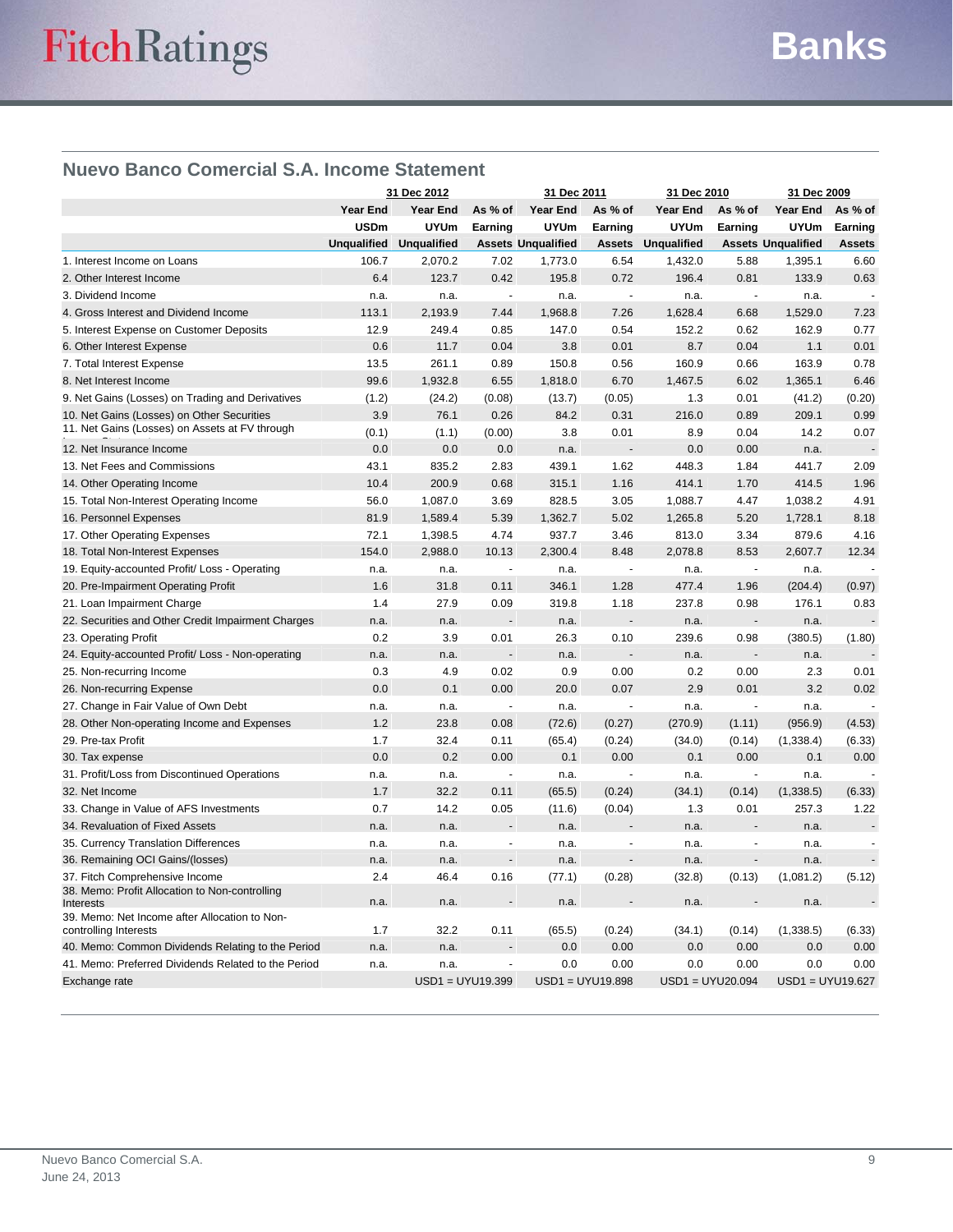# **Nuevo Banco Comercial S.A. Balance Sheet**

|                                                | 31 Dec 2012       |             |                          | 31 Dec 2011      |                          | 31 Dec 2010     |                          | 31 Dec 2009     |                    |
|------------------------------------------------|-------------------|-------------|--------------------------|------------------|--------------------------|-----------------|--------------------------|-----------------|--------------------|
|                                                | Year End Year End |             |                          | As % of Year End | As % of                  | <b>Year End</b> | As % of                  | <b>Year End</b> | As % of            |
|                                                | <b>USDm</b>       | <b>UYUm</b> | <b>Assets</b>            | <b>UYUm</b>      | <b>Assets</b>            | <b>UYUm</b>     | <b>Assets</b>            | <b>UYUm</b>     | <b>Assets</b>      |
| <b>Assets</b>                                  |                   |             |                          |                  |                          |                 |                          |                 |                    |
| A. Loans                                       |                   |             |                          |                  |                          |                 |                          |                 |                    |
| 1. Residential Mortgage Loans                  | n.a.              | n.a.        |                          | n.a.             |                          | n.a.            |                          | n.a.            |                    |
| 2. Other Mortgage Loans                        | n.a.              | n.a.        | $\blacksquare$           | n.a.             | ÷,                       | n.a.            | $\blacksquare$           | n.a.            |                    |
| 3. Other Consumer/ Retail Loans                | n.a.              | n.a.        |                          | n.a.             |                          | n.a.            |                          | n.a.            |                    |
| 4. Corporate & Commercial Loans                | n.a.              | n.a.        | ÷.                       | n.a.             | $\overline{a}$           | n.a.            | ÷.                       | n.a.            |                    |
| 5. Other Loans                                 | 1,149.1           | 22,291.1    | 64.19                    | 18,549.2         | 55.32                    | 14,180.5        | 47.83                    | 12,543.7        | 48.32              |
| 6. Less: Reserves for Impaired Loans/ NPLs     | 52.1              | 1,010.3     | 2.91                     | 1,326.9          | 3.96                     | 1,137.1         | 3.84                     | 992.9           | 3.82               |
| 7. Net Loans                                   | 1,097.0           | 21,280.8    | 61.28                    | 17,222.3         | 51.36                    | 13,043.4        | 43.99                    | 11,550.8        | 44.50              |
| 8. Gross Loans                                 | 1,149.1           | 22,291.1    | 64.19                    | 18,549.2         | 55.32                    | 14,180.5        | 47.83                    | 12,543.7        | 48.32              |
| 9. Memo: Impaired Loans included above         | 31.6              | 612.4       | 1.76                     | 580.3            | 1.73                     | 400.6           | 1.35                     | 315.0           | 1.21               |
| 10. Memo: Loans at Fair Value included above   | n.a.              | n.a.        | ÷,                       | n.a.             |                          | n.a.            | ÷,                       | n.a.            |                    |
| <b>B. Other Earning Assets</b>                 |                   |             |                          |                  |                          |                 |                          |                 |                    |
| 1. Loans and Advances to Banks                 | 331.0             | 6,420.5     | 18.49                    | 7,626.6          | 22.74                    | 8,240.7         | 27.79                    | 6,486.7         | 24.99              |
| 2. Reverse Repos and Cash Collateral           | 23.8              | 460.8       | 1.33                     | 539.8            | 1.61                     | 592.8           | 2.00                     | 125.8           | 0.48               |
| 3. Trading Securities and at FV through Income | n.a.              | n.a.        | $\overline{\phantom{a}}$ | 5.9              | 0.02                     | 44.0            | 0.15                     | 232.3           | 0.90               |
| 4. Derivatives                                 | n.a.              | n.a.        | $\tilde{\phantom{a}}$    | n.a.             |                          | n.a.            | $\tilde{\phantom{a}}$    | n.a.            |                    |
| 5. Available for Sale Securities               | 56.8              | 1,101.8     | 3.17                     | 1,344.1          | 4.01                     | 1,937.9         | 6.54                     | 2,273.1         | 8.76               |
| 6. Held to Maturity Securities                 | n.a.              | n.a.        | $\blacksquare$           | 14.9             | 0.04                     | 20.5            | 0.07                     | 29.0            | 0.11               |
| 7. At-equity Investments in Associates         | n.a.              | n.a.        | $\blacksquare$           | n.a.             |                          | n.a.            | $\blacksquare$           | n.a.            |                    |
| 8. Other Securities                            | 11.8              | 229.7       | 0.66                     | 368.1            | 1.10                     | 482.5           | 1.63                     | 439.8           | 1.69               |
| 9. Total Securities                            | 92.4              | 1,792.3     | 5.16                     | 2,272.9          | 6.78                     | 3,077.7         | 10.38                    | 3,100.1         | 11.94              |
| 10. Memo: Government Securities included Above | 21.0              | 408.2       | 1.18                     | n.a.             | $\overline{\phantom{a}}$ | n.a.            | $\overline{\phantom{a}}$ | n.a.            |                    |
| 11. Memo: Total Securities Pledged             | n.a.              | n.a.        |                          | n.a.             |                          | n.a.            |                          | n.a.            |                    |
| 12. Investments in Property                    | n.a.              | n.a.        | $\overline{\phantom{a}}$ | n.a.             | ä,                       | n.a.            | $\overline{\phantom{a}}$ | n.a.            |                    |
| 13. Insurance Assets                           | n.a.              | n.a.        |                          | n.a.             |                          | n.a.            |                          | n.a.            |                    |
| 14. Other Earning Assets                       | n.a.              | n.a.        | $\blacksquare$           | n.a.             | $\blacksquare$           | n.a.            | $\sim$                   | n.a.            |                    |
| 15. Total Earning Assets                       | 1,520.4           | 29,493.6    | 84.94                    | 27,121.8         | 80.88                    | 24,361.8        | 82.16                    | 21,137.6        | 81.42              |
| <b>C. Non-Earning Assets</b>                   |                   |             |                          |                  |                          |                 |                          |                 |                    |
| 1. Cash and Due From Banks                     | 198.3             | 3,846.5     | 11.08                    | 4,692.0          | 13.99                    | 3,623.8         | 12.22                    | 3,229.0         | 12.44              |
| 2. Memo: Mandatory Reserves included above     | n.a.              | n.a.        | $\sim$                   | n.a.             |                          | n.a.            | ÷,                       | n.a.            |                    |
| 3. Foreclosed Real Estate                      | n.a.              | n.a.        | ÷,                       | n.a.             |                          | n.a.            | $\blacksquare$           | n.a.            |                    |
| 4. Fixed Assets                                | 42.9              | 832.9       | 2.40                     | 838.6            | 2.50                     | 878.9           | 2.96                     | 894.2           | 3.44               |
| 5. Goodwill                                    | 2.5               | 49.1        | 0.14                     | n.a.             |                          | n.a.            | $\overline{a}$           | n.a.            |                    |
| 6. Other Intangibles                           | n.a.              | n.a.        | $\blacksquare$           | 70.6             | 0.21                     | 79.9            | 0.27                     | 75.5            | 0.29               |
| 7. Current Tax Assets                          | n.a.              | n.a.        |                          | n.a.             |                          | n.a.            |                          | n.a.            |                    |
| 8. Deferred Tax Assets                         | n.a.              | n.a.        | $\overline{\phantom{a}}$ | n.a.             |                          | n.a.            | $\overline{\phantom{a}}$ | n.a.            |                    |
| 9. Discontinued Operations                     | n.a.              | n.a.        | $\overline{\phantom{a}}$ | n.a.             |                          | n.a.            | $\overline{\phantom{a}}$ | n.a.            |                    |
| 10. Other Assets                               | 25.9              | 502.9       | 1.45                     | 810.5            | 2.42                     | 706.1           | 2.38                     | 623.5           | 2.40               |
| 11. Total Assets                               | 1,790.0           | 34,724.9    | 100.00                   | 33,533.5         | 100.00                   | 29,650.4        | 100.00                   | 25,959.8        | 100.00             |
| Exchange rate                                  |                   |             | $USD1 = UYU19.399$       |                  | $USD1 = UYU19.898$       |                 | USD1 = UYU20.094         |                 | $USD1 = UYU19.627$ |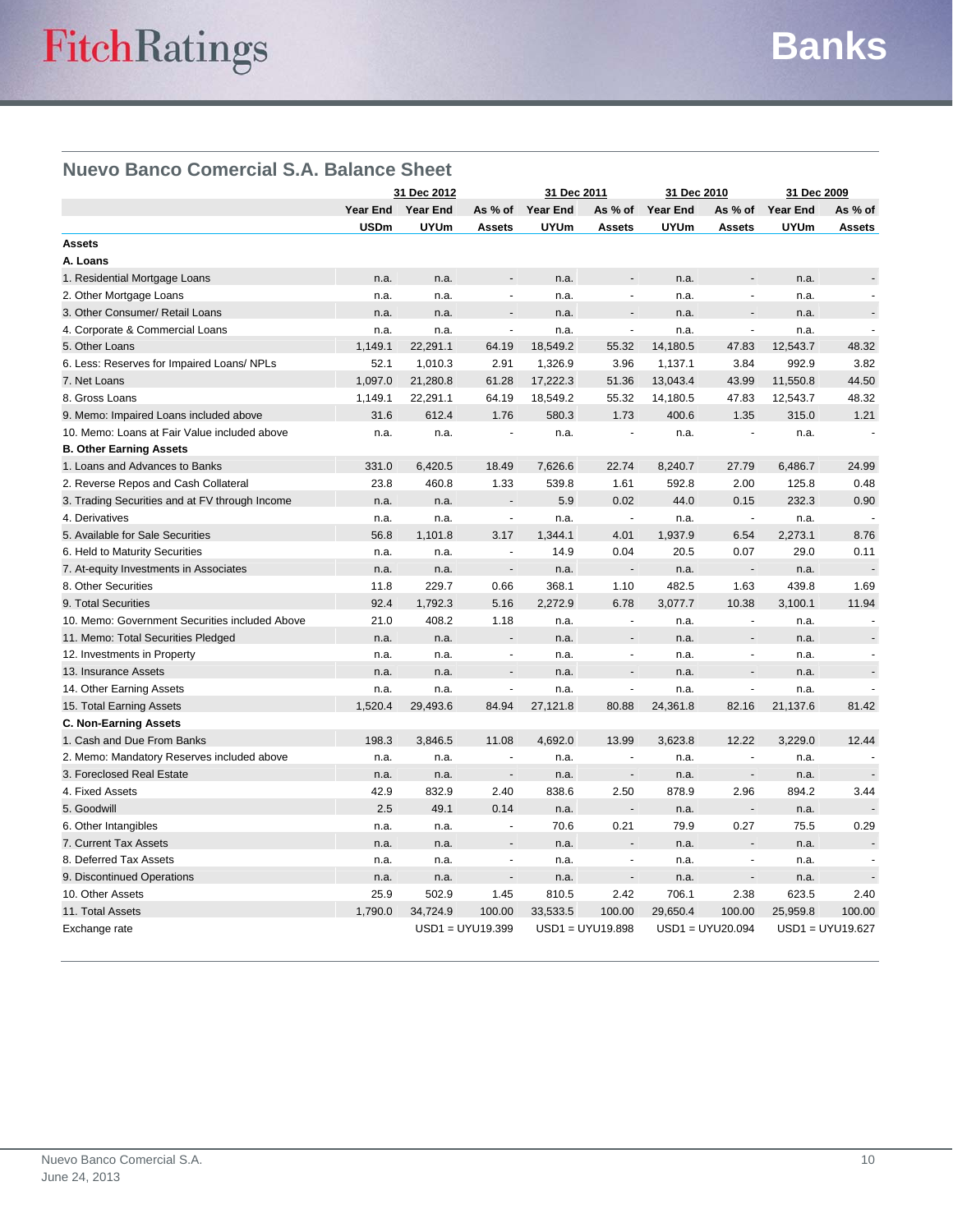## **Nuevo Banco Comercial S.A. Balance Sheet**

|                                                                                               | 31 Dec 2012 |                   | 31 Dec 2011           |                 | 31 Dec 2010              |                 | 31 Dec 2009        |                 |                    |
|-----------------------------------------------------------------------------------------------|-------------|-------------------|-----------------------|-----------------|--------------------------|-----------------|--------------------|-----------------|--------------------|
|                                                                                               |             | Year End Year End | As % of               | <b>Year End</b> | As % of                  | <b>Year End</b> | As % of            | <b>Year End</b> | As % of            |
|                                                                                               | USDm        | <b>UYUm</b>       | <b>Assets</b>         | <b>UYUm</b>     | <b>Assets</b>            | <b>UYUm</b>     | <b>Assets</b>      | <b>UYUm</b>     | <b>Assets</b>      |
| <b>Liabilities and Equity</b>                                                                 |             |                   |                       |                 |                          |                 |                    |                 |                    |
| D. Interest-Bearing Liabilities                                                               |             |                   |                       |                 |                          |                 |                    |                 |                    |
| 1. Customer Deposits - Current                                                                | 1,260.7     | 24,456.6          | 70.43                 | 23,766.2        | 70.87                    | 19,430.1        | 65.53              | 16,485.3        | 63.50              |
| 2. Customer Deposits - Savings                                                                | 0.0         | 0.0               | 0.00                  | 0.0             | 0.00                     | 0.0             | 0.00               | 0.0             | 0.00               |
| 3. Customer Deposits - Term                                                                   | 225.9       | 4,381.3           | 12.62                 | 4,203.0         | 12.53                    | 3,959.9         | 13.36              | 4,101.6         | 15.80              |
| 4. Total Customer Deposits                                                                    | 1,486.6     | 28,837.9          | 83.05                 | 27,969.2        | 83.41                    | 23,390.0        | 78.89              | 20,586.8        | 79.30              |
| 5. Deposits from Banks                                                                        | 58.5        | 1,134.1           | 3.27                  | 938.5           | 2.80                     | 1,105.1         | 3.73               | 541.6           | 2.09               |
| 6. Repos and Cash Collateral                                                                  | 24.8        | 481.8             | 1.39                  | 536.3           | 1.60                     | 598.0           | 2.02               | 131.7           | 0.51               |
| 7. Other Deposits and Short-term Borrowings                                                   | 19.7        | 382.7             | 1.10                  | 23.4            | 0.07                     | 120.6           | 0.41               | 36.5            | 0.14               |
| 8. Total Deposits, Money Market and Short-term<br>Funding                                     | 1,589.6     | 30,836.6          | 88.80                 | 29,467.5        | 87.87                    | 25,213.7        | 85.04              | 21,296.6        | 82.04              |
| 9. Senior Debt Maturing after 1 Year                                                          | n.a.        | n.a.              |                       | n.a.            |                          | n.a.            |                    | n.a.            |                    |
| 10. Subordinated Borrowing                                                                    | n.a.        | n.a.              | ÷,                    | n.a.            | ÷,                       | n.a.            | L.                 | n.a.            | ÷,                 |
| 11. Other Funding                                                                             | 26.2        | 508.3             | 1.46                  | 0.3             | 0.00                     | 0.6             | 0.00               | 0.5             | 0.00               |
| 12. Total Long Term Funding                                                                   | 26.2        | 508.3             | 1.46                  | 0.3             | 0.00                     | 0.6             | 0.00               | 0.5             | 0.00               |
| 13. Derivatives                                                                               | n.a.        | n.a.              |                       | n.a.            |                          | n.a.            |                    | n.a.            |                    |
| 14. Trading Liabilities                                                                       | n.a.        | n.a.              | $\overline{a}$        | n.a.            | $\overline{\phantom{a}}$ | n.a.            | ÷,                 | n.a.            | $\overline{a}$     |
| 15. Total Funding                                                                             | 1,615.8     | 31,344.9          | 90.27                 | 29,467.8        | 87.88                    | 25,214.3        | 85.04              | 21,297.1        | 82.04              |
| E. Non-Interest Bearing Liabilities                                                           |             |                   |                       |                 |                          |                 |                    |                 |                    |
| 1. Fair Value Portion of Debt                                                                 | n.a.        | n.a.              | $\overline{a}$        | n.a.            |                          | n.a.            | $\overline{a}$     | n.a.            |                    |
| 2. Credit impairment reserves                                                                 | 3.3         | 64.7              | 0.19                  | 82.2            | 0.25                     | 80.9            | 0.27               | 70.2            | 0.27               |
| 3. Reserves for Pensions and Other                                                            | 21.2        | 411.0             | 1.18                  | 242.9           | 0.72                     | 214.4           | 0.72               | 769.3           | 2.96               |
| 4. Current Tax Liabilities                                                                    | n.a.        | n.a.              | $\sim$                | n.a.            | $\blacksquare$           | n.a.            | $\blacksquare$     | n.a.            | ÷.                 |
| 5. Deferred Tax Liabilities                                                                   | n.a.        | n.a.              |                       | n.a.            |                          | n.a.            |                    | n.a.            |                    |
| 6. Other Deferred Liabilities                                                                 | n.a.        | n.a.              | $\tilde{\phantom{a}}$ | n.a.            | $\overline{a}$           | n.a.            | $\overline{a}$     | n.a.            |                    |
| 7. Discontinued Operations                                                                    | n.a.        | n.a.              | $\overline{a}$        | n.a.            | $\overline{a}$           | n.a.            | $\overline{a}$     | n.a.            |                    |
| 8. Insurance Liabilities                                                                      | n.a.        | n.a.              | ÷,                    | n.a.            |                          | n.a.            | ÷,                 | n.a.            |                    |
| 9. Other Liabilities                                                                          | 20.7        | 401.2             | 1.16                  | 347.2           | 1.04                     | 420.7           | 1.42               | 308.9           | 1.19               |
| 10. Total Liabilities                                                                         | 1,661.0     | 32,221.7          | 92.79                 | 30,140.1        | 89.88                    | 25,930.4        | 87.45              | 22,445.5        | 86.46              |
| <b>F. Hybrid Capital</b>                                                                      |             |                   |                       |                 |                          |                 |                    |                 |                    |
| 1. Pref. Shares and Hybrid Capital accounted for as<br>Debt                                   | 11.3        | 218.5             | 0.63                  | 434.3           | 1.30                     | 1,453.6         | 4.90               | 1,453.6         | 5.60               |
| 2. Pref. Shares and Hybrid Capital accounted for as<br>Equity                                 | n.a.        | n.a.              |                       | n.a.            |                          | n.a.            |                    | n.a.            |                    |
| G. Equity                                                                                     |             |                   |                       |                 |                          |                 |                    |                 |                    |
| 1. Common Equity                                                                              | 113.1       | 2,193.9           | 6.32                  | 2,929.8         | 8.74                     | 2,026.6         | 6.84               | 1,314.6         | 5.06               |
| 2. Non-controlling Interest                                                                   | n.a.        | n.a.              |                       | n.a.            |                          | n.a.            |                    | n.a.            |                    |
| 3. Securities Revaluation Reserves                                                            | 0.7         | 14.4              | 0.04                  | (11.6)          | (0.03)                   | 1.3             | 0.00               | 267.2           | 1.03               |
| 4. Foreign Exchange Revaluation Reserves<br>5. Fixed Asset Revaluations and Other Accumulated | n.a.        | n.a.              | $\sim$                | n.a.            | ä,                       | n.a.            | $\sim$             | n.a.            |                    |
| OCI                                                                                           | 3.9         | 76.3              | 0.22                  | 40.9            | 0.12                     | 238.6           | 0.80               | 478.9           | 1.84               |
| 6. Total Equity                                                                               | 117.8       | 2,284.7           | 6.58                  | 2,959.1         | 8.82                     | 2,266.5         | 7.64               | 2,060.7         | 7.94               |
| 7. Total Liabilities and Equity                                                               | 1,790.0     | 34,724.9          | 100.00                | 33,533.5        | 100.00                   | 29,650.4        | 100.00             | 25,959.8        | 100.00             |
| 8. Memo: Fitch Core Capital                                                                   | 115.2       | 2,235.6           | 6.44                  | 2,888.5         | 8.61                     | 2,186.6         | 7.37               | 1,985.1         | 7.65               |
| Exchange rate                                                                                 |             |                   | $USD1 = UYU19.399$    |                 | USD1 = UYU19.898         |                 | $USD1 = UYU20.094$ |                 | $USD1 = UYU19.627$ |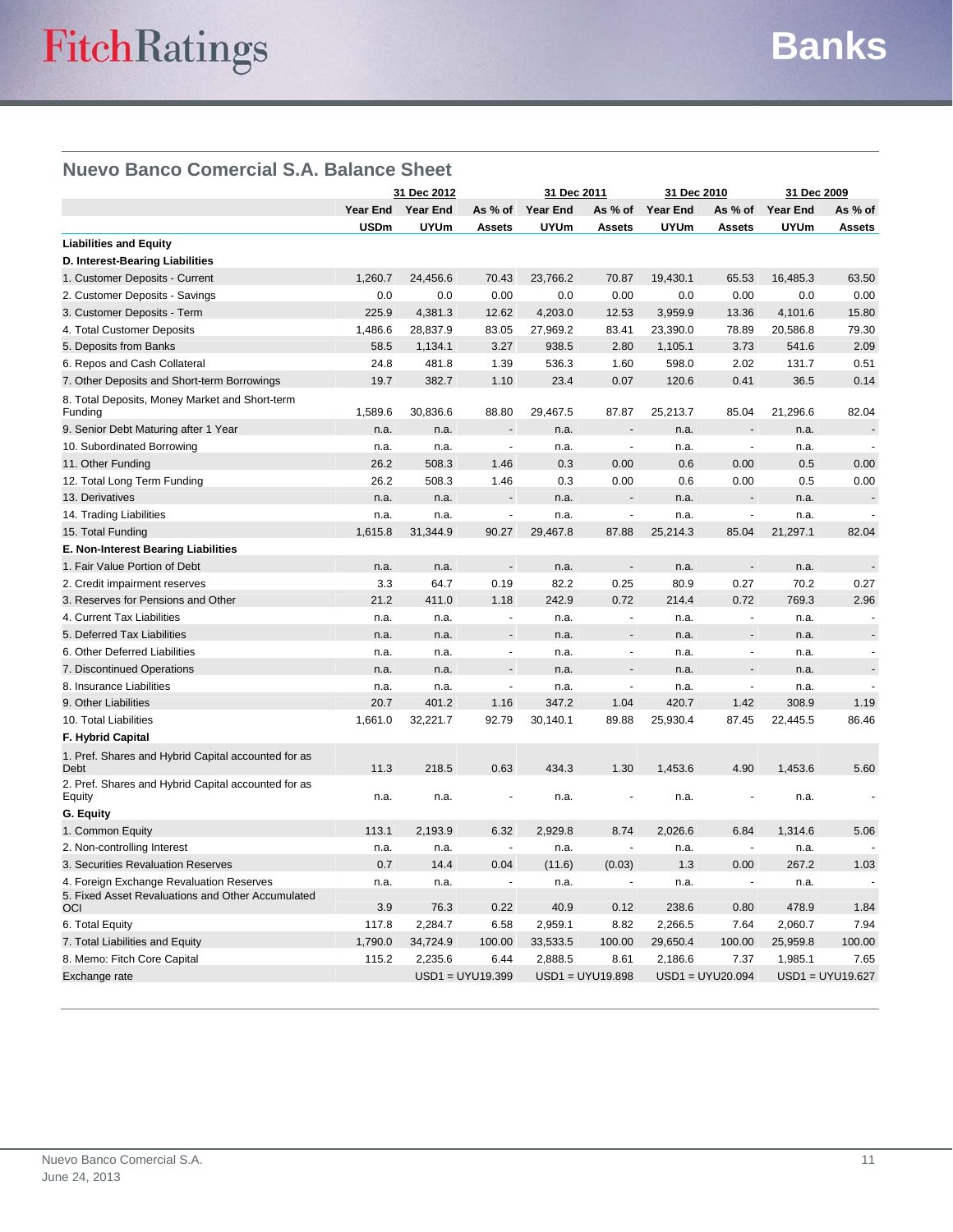# **Nuevo Banco Comercial S.A. Summary Analytics**

|                                                                           | 31 Dec 2012  | 31 Dec 2011    | 31 Dec 2010 | 31 Dec 2009     |
|---------------------------------------------------------------------------|--------------|----------------|-------------|-----------------|
|                                                                           | Year End     | Year End       | Year End    | Year End        |
| <b>A. Interest Ratios</b>                                                 |              |                |             |                 |
| 1. Interest Income on Loans/ Average Gross Loans                          | 10.14        | 10.83          | 10.72       | 10.24           |
| 2. Interest Expense on Customer Deposits/ Average Customer Deposits       | 0.88         | 0.57           | 0.69        | 0.71            |
| 3. Interest Income/ Average Earning Assets                                | 7.75         | 7.65           | 7.16        | 7.27            |
| 4. Interest Expense/ Average Interest-bearing Liabilities                 | 0.86         | 0.55           | 0.69        | 0.68            |
| 5. Net Interest Income/ Average Earning Assets                            | 6.83         | 7.06           | 6.45        | 6.49            |
| 6. Net Int. Inc Less Loan Impairment Charges/ Av. Earning Assets          | 6.73         | 5.82           | 5.41        | 5.65            |
| 7. Net Interest Inc Less Preferred Stock Dividend/ Average Earning Assets | 6.83         | 7.06           | 6.45        | 6.49            |
| <b>B. Other Operating Profitability Ratios</b>                            |              |                |             |                 |
| 1. Non-Interest Income/ Gross Revenues                                    | 36.00        | 31.30          | 42.59       | 43.20           |
| 2. Non-Interest Expense/ Gross Revenues                                   | 98.95        | 86.92          | 81.32       | 108.50          |
| 3. Non-Interest Expense/ Average Assets                                   | 8.75         | 7.28           | 7.48        | 8.90            |
| 4. Pre-impairment Op. Profit/ Average Equity                              | 1.21         | 13.25          | 22.07       | (7.79)          |
| 5. Pre-impairment Op. Profit/ Average Total Assets                        | 0.09         | 1.10           | 1.72        | (0.70)          |
| 6. Loans and securities impairment charges/ Pre-impairment Op. Profit     | 87.79        | 92.40          | 49.81       | (86.17)         |
| 7. Operating Profit/ Average Equity                                       | 0.15         | 1.01           | 11.07       | (14.49)         |
| 8. Operating Profit/ Average Total Assets                                 | 0.01         | 0.08           | 0.86        | (1.30)          |
| 9. Taxes/ Pre-tax Profit                                                  | 0.61         | (0.12)         | (0.21)      | (0.01)          |
| 10. Pre-Impairment Operating Profit / Risk Weighted Assets                | 0.11         | 1.46           | 2.41        | (1.20)          |
| 11. Operating Profit / Risk Weighted Assets                               | 0.01         | 0.11           | 1.21        | (2.24)          |
| <b>C. Other Profitability Ratios</b>                                      |              |                |             |                 |
| 1. Net Income/ Average Total Equity                                       | 1.23         | (2.51)         | (1.58)      | (50.98)         |
| 2. Net Income/ Average Total Assets                                       | 0.09         | (0.21)         | (0.12)      | (4.57)          |
| 3. Fitch Comprehensive Income/ Average Total Equity                       | 1.77         | (2.95)         | (1.52)      | (41.18)         |
| 4. Fitch Comprehensive Income/ Average Total Assets                       | 0.14         | (0.24)         | (0.12)      | (3.69)          |
| 5. Net Income/ Av. Total Assets plus Av. Managed Securitized Assets       | n.a.         | n.a.           | n.a.        | n.a.            |
| 6. Net Income/ Risk Weighted Assets                                       | 0.11         | (0.28)         | (0.17)      | (7.89)          |
| 7. Fitch Comprehensive Income/ Risk Weighted Assets                       | 0.17         | (0.33)         | (0.17)      | (6.37)          |
| D. Capitalization                                                         |              |                |             |                 |
| 1. Fitch Core Capital/Weighted Risks                                      | 7.97         | 12.19          | 11.03       | 11.70           |
| 3. Tangible Common Equity/ Tangible Assets                                | 6.45         | 8.63           | 7.39        | 7.67            |
| 4. Tier 1 Regulatory Capital Ratio                                        | n.a.         | n.a.           | n.a.        | n.a.            |
| 5. Total Regulatory Capital Ratio                                         | n.a.         | 14.02          | 18.35       | 20.24           |
| 6. Core Tier 1 Regulatory Capital Ratio                                   | n.a.         | n.a.           | n.a.        | n.a.            |
| 7. Equity/ Total Assets                                                   | 6.58         | 8.82           | 7.64        | 7.94            |
| 8. Cash Dividends Paid & Declared/ Net Income                             | n.a.         | 0.00           | 0.00        | 0.00            |
| 9. Cash Dividend Paid & Declared/ Fitch Comprehensive Income              |              | 0.00           | 0.00        | 0.00            |
| 10. Cash Dividends & Share Repurchase/Net Income                          | n.a.         |                | n.a.        |                 |
| 11. Net Income - Cash Dividends/ Total Equity                             | n.a.<br>1.41 | n.a.<br>(2.21) | (1.50)      | n.a.<br>(64.95) |
| E. Loan Quality                                                           |              |                |             |                 |
|                                                                           | 3.55         |                | 14.22       | (20.39)         |
| 1. Growth of Total Assets<br>2. Growth of Gross Loans                     |              | 13.10          |             |                 |
|                                                                           | 20.17        | 30.81          | 13.05       | (14.74)         |
| 3. Impaired Loans(NPLs)/ Gross Loans                                      | 2.75         | 3.13           | 2.83        | 2.51            |
| 4. Reserves for Impaired Loans/ Gross loans                               | 4.53         | 7.15           | 8.02        | 7.92            |
| 5. Reserves for Impaired Loans/ Impaired Loans                            | 164.97       | 228.64         | 283.84      | 315.19          |
| 6. Impaired Loans less Reserves for Imp Loans/ Equity                     | (17.41)      | (25.23)        | (32.50)     | (32.90)         |
| 7. Loan Impairment Charges/ Average Gross Loans                           | 0.14         | 1.95           | 1.78        | 1.29            |
| 8. Net Charge-offs/ Average Gross Loans                                   | 0.89         | 0.77           | 0.80        | 1.21            |
| 9. Impaired Loans + Foreclosed Assets/ Gross Loans + Foreclosed Assets    | 2.75         | 3.13           | 2.83        | 2.51            |
| F. Funding                                                                |              |                |             |                 |
| 1. Loans/ Customer Deposits                                               | 77.30        | 66.32          | 60.63       | 60.93           |
| 2. Interbank Assets/ Interbank Liabilities                                | 566.12       | 812.61         | 745.70      | 1,197.71        |
| 3. Customer Deposits/ Total Funding excl Derivatives                      | 92.00        | 94.91          | 92.76       | 96.66           |